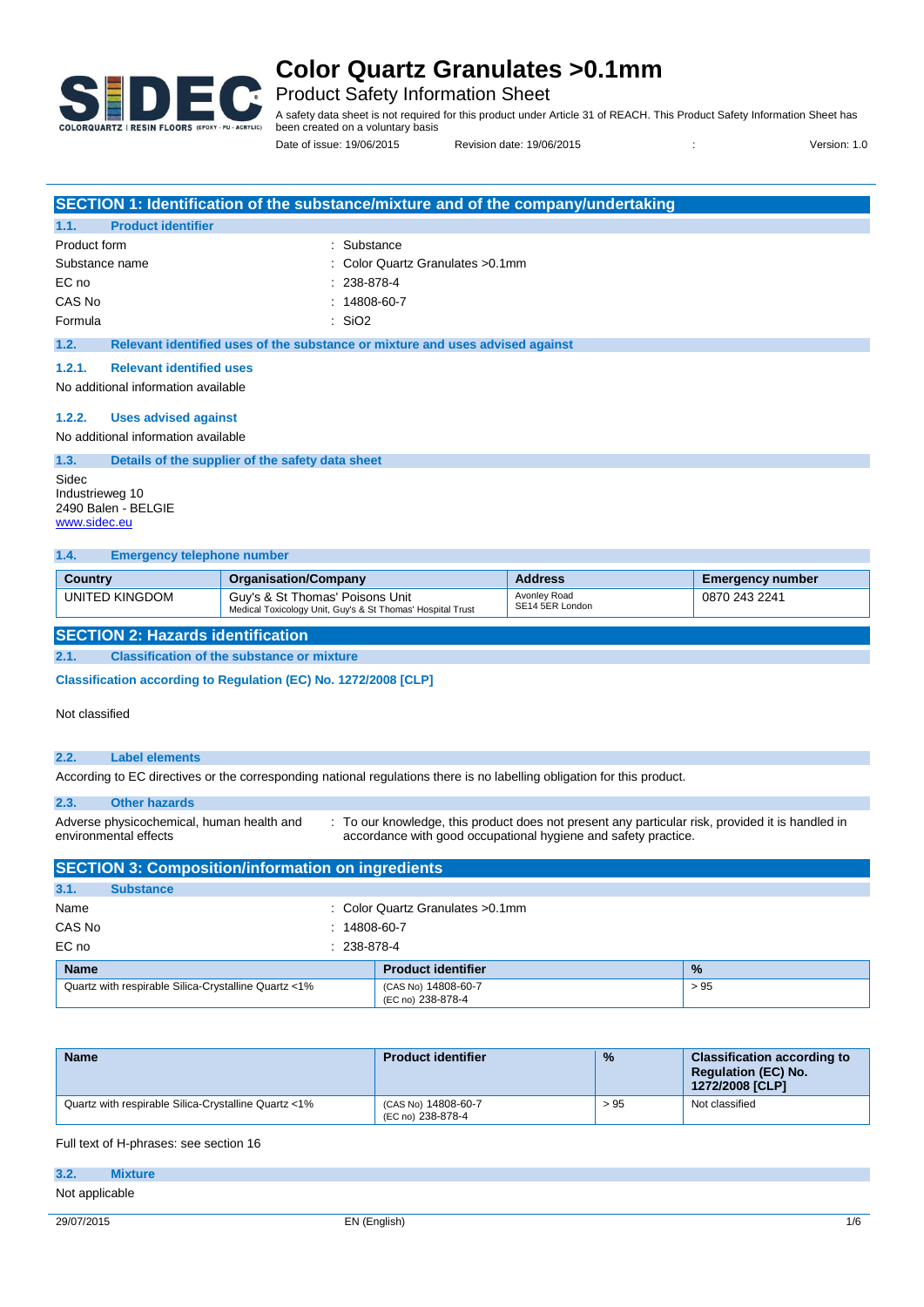Product Safety Information Sheet

A safety data sheet is not required for this product under Article 31 of REACH. This Product Safety Information Sheet has been created on a voluntary basis

| <b>SECTION 4: First aid measures</b>                                                                                                             |                                                                                                                               |                                                                            |                                                                                                                                                                                               |  |  |
|--------------------------------------------------------------------------------------------------------------------------------------------------|-------------------------------------------------------------------------------------------------------------------------------|----------------------------------------------------------------------------|-----------------------------------------------------------------------------------------------------------------------------------------------------------------------------------------------|--|--|
| <b>Description of first aid measures</b><br>4.1.                                                                                                 |                                                                                                                               |                                                                            |                                                                                                                                                                                               |  |  |
| First-aid measures general                                                                                                                       | : Get medical advice/attention if you feel unwell. Never give anything by mouth to an<br>unconscious person. Maintain airway. |                                                                            |                                                                                                                                                                                               |  |  |
| First-aid measures after inhalation                                                                                                              |                                                                                                                               | and keep at rest in a position comfortable for breathing.                  | Get medical advice/attention if you feel unwell. If breathing is difficult, remove victim to fresh air                                                                                        |  |  |
| First-aid measures after eye contact                                                                                                             |                                                                                                                               |                                                                            | IF IN EYES: Rinse cautiously with water for several minutes. Remove contact lenses, if present<br>and easy to do. Continue rinsing. If eye irritation persists: Get medical advice/attention. |  |  |
| First-aid measures after ingestion                                                                                                               |                                                                                                                               | Get medical advice/attention if you feel unwell.                           |                                                                                                                                                                                               |  |  |
| 4.2.                                                                                                                                             |                                                                                                                               | Most important symptoms and effects, both acute and delayed                |                                                                                                                                                                                               |  |  |
| Symptoms/injuries after inhalation                                                                                                               |                                                                                                                               | May cause respiratory irritation. Cough. Shortness of breath.              |                                                                                                                                                                                               |  |  |
| Symptoms/injuries after skin contact                                                                                                             |                                                                                                                               | Contact during a long period may cause slight irritation.                  |                                                                                                                                                                                               |  |  |
| Symptoms/injuries after eye contact                                                                                                              |                                                                                                                               | May cause slight irritation.                                               |                                                                                                                                                                                               |  |  |
| 4.3.                                                                                                                                             |                                                                                                                               | Indication of any immediate medical attention and special treatment needed |                                                                                                                                                                                               |  |  |
| Treat symptomatically.                                                                                                                           |                                                                                                                               |                                                                            |                                                                                                                                                                                               |  |  |
| <b>SECTION 5: Firefighting measures</b>                                                                                                          |                                                                                                                               |                                                                            |                                                                                                                                                                                               |  |  |
| 5.1.<br><b>Extinguishing media</b>                                                                                                               |                                                                                                                               |                                                                            |                                                                                                                                                                                               |  |  |
| Suitable extinguishing media                                                                                                                     |                                                                                                                               | : Not flammable.                                                           |                                                                                                                                                                                               |  |  |
| 5.2.<br>Special hazards arising from the substance or mixture                                                                                    |                                                                                                                               |                                                                            |                                                                                                                                                                                               |  |  |
| Fire hazard                                                                                                                                      |                                                                                                                               | Not combustible.                                                           |                                                                                                                                                                                               |  |  |
| Explosion hazard                                                                                                                                 |                                                                                                                               | No direct explosion hazard.                                                |                                                                                                                                                                                               |  |  |
|                                                                                                                                                  |                                                                                                                               |                                                                            |                                                                                                                                                                                               |  |  |
| 5.3.<br><b>Advice for firefighters</b>                                                                                                           |                                                                                                                               |                                                                            |                                                                                                                                                                                               |  |  |
| Firefighting instructions                                                                                                                        |                                                                                                                               | : Firefighting instructions: not applicable.                               |                                                                                                                                                                                               |  |  |
| <b>SECTION 6: Accidental release measures</b>                                                                                                    |                                                                                                                               |                                                                            |                                                                                                                                                                                               |  |  |
| 6.1.                                                                                                                                             |                                                                                                                               | Personal precautions, protective equipment and emergency procedures        |                                                                                                                                                                                               |  |  |
| 6.1.1.<br>For non-emergency personnel                                                                                                            |                                                                                                                               |                                                                            |                                                                                                                                                                                               |  |  |
| Reference to other sections, SECTION 8.<br>Protective equipment                                                                                  |                                                                                                                               |                                                                            |                                                                                                                                                                                               |  |  |
| Measures in case of dust release<br>Avoid raising powdered materials into airborne dust. Where excessive dust may result, wear<br>approved mask. |                                                                                                                               |                                                                            |                                                                                                                                                                                               |  |  |
| 6.1.2.<br>For emergency responders                                                                                                               |                                                                                                                               |                                                                            |                                                                                                                                                                                               |  |  |
| No additional information available                                                                                                              |                                                                                                                               |                                                                            |                                                                                                                                                                                               |  |  |
| 6.2.<br><b>Environmental precautions</b>                                                                                                         |                                                                                                                               |                                                                            |                                                                                                                                                                                               |  |  |
| No additional information available                                                                                                              |                                                                                                                               |                                                                            |                                                                                                                                                                                               |  |  |
| 6.3.<br>Methods and material for containment and cleaning up                                                                                     |                                                                                                                               |                                                                            |                                                                                                                                                                                               |  |  |
| Methods for cleaning up                                                                                                                          |                                                                                                                               | : Dust deposited may be vacuum cleaned or the area hosed down with water.  |                                                                                                                                                                                               |  |  |
|                                                                                                                                                  |                                                                                                                               |                                                                            |                                                                                                                                                                                               |  |  |
| <b>Reference to other sections</b><br>6.4.                                                                                                       |                                                                                                                               |                                                                            |                                                                                                                                                                                               |  |  |
| For further information refer to section 13.                                                                                                     |                                                                                                                               |                                                                            |                                                                                                                                                                                               |  |  |
| <b>SECTION 7: Handling and storage</b>                                                                                                           |                                                                                                                               |                                                                            |                                                                                                                                                                                               |  |  |
| <b>Precautions for safe handling</b><br>7.1.                                                                                                     |                                                                                                                               |                                                                            |                                                                                                                                                                                               |  |  |
| Precautions for safe handling                                                                                                                    |                                                                                                                               | approved mask.                                                             | Provide local exhaust or general room ventilation. Where excessive dust may result, wear                                                                                                      |  |  |
| 7.2.<br>Conditions for safe storage, including any incompatibilities                                                                             |                                                                                                                               |                                                                            |                                                                                                                                                                                               |  |  |
| Storage area                                                                                                                                     |                                                                                                                               | Store in a dry place. Store in a closed container.                         |                                                                                                                                                                                               |  |  |
| 7.3.<br><b>Specific end use(s)</b>                                                                                                               |                                                                                                                               |                                                                            |                                                                                                                                                                                               |  |  |
| No additional information available                                                                                                              |                                                                                                                               |                                                                            |                                                                                                                                                                                               |  |  |
| <b>SECTION 8: Exposure controls/personal protection</b>                                                                                          |                                                                                                                               |                                                                            |                                                                                                                                                                                               |  |  |
| <b>Control parameters</b><br>8.1.                                                                                                                |                                                                                                                               |                                                                            |                                                                                                                                                                                               |  |  |
| Color Quartz Granulates > 0.1mm (14808-60-7)                                                                                                     |                                                                                                                               |                                                                            |                                                                                                                                                                                               |  |  |
| Belgium                                                                                                                                          | Limit value (mg/m <sup>3</sup> )                                                                                              |                                                                            | $0,1$ mg/m <sup>3</sup>                                                                                                                                                                       |  |  |
| France                                                                                                                                           | $VME$ (mg/m <sup>3</sup> )                                                                                                    |                                                                            | $0,1$ mg/m <sup>3</sup>                                                                                                                                                                       |  |  |
| Grenswaarde TGG 8H (mg/m <sup>3</sup> )<br>Netherlands                                                                                           |                                                                                                                               |                                                                            | 0,075 mg/m <sup>3</sup>                                                                                                                                                                       |  |  |
| United Kingdom                                                                                                                                   | WEL TWA (mg/m <sup>3</sup> )                                                                                                  |                                                                            | $0,1$ mg/m <sup>3</sup>                                                                                                                                                                       |  |  |
| USA - ACGIH                                                                                                                                      | ACGIH TWA (mg/m <sup>3</sup> )<br>$0,025$ mg/m <sup>3</sup>                                                                   |                                                                            |                                                                                                                                                                                               |  |  |
|                                                                                                                                                  |                                                                                                                               |                                                                            |                                                                                                                                                                                               |  |  |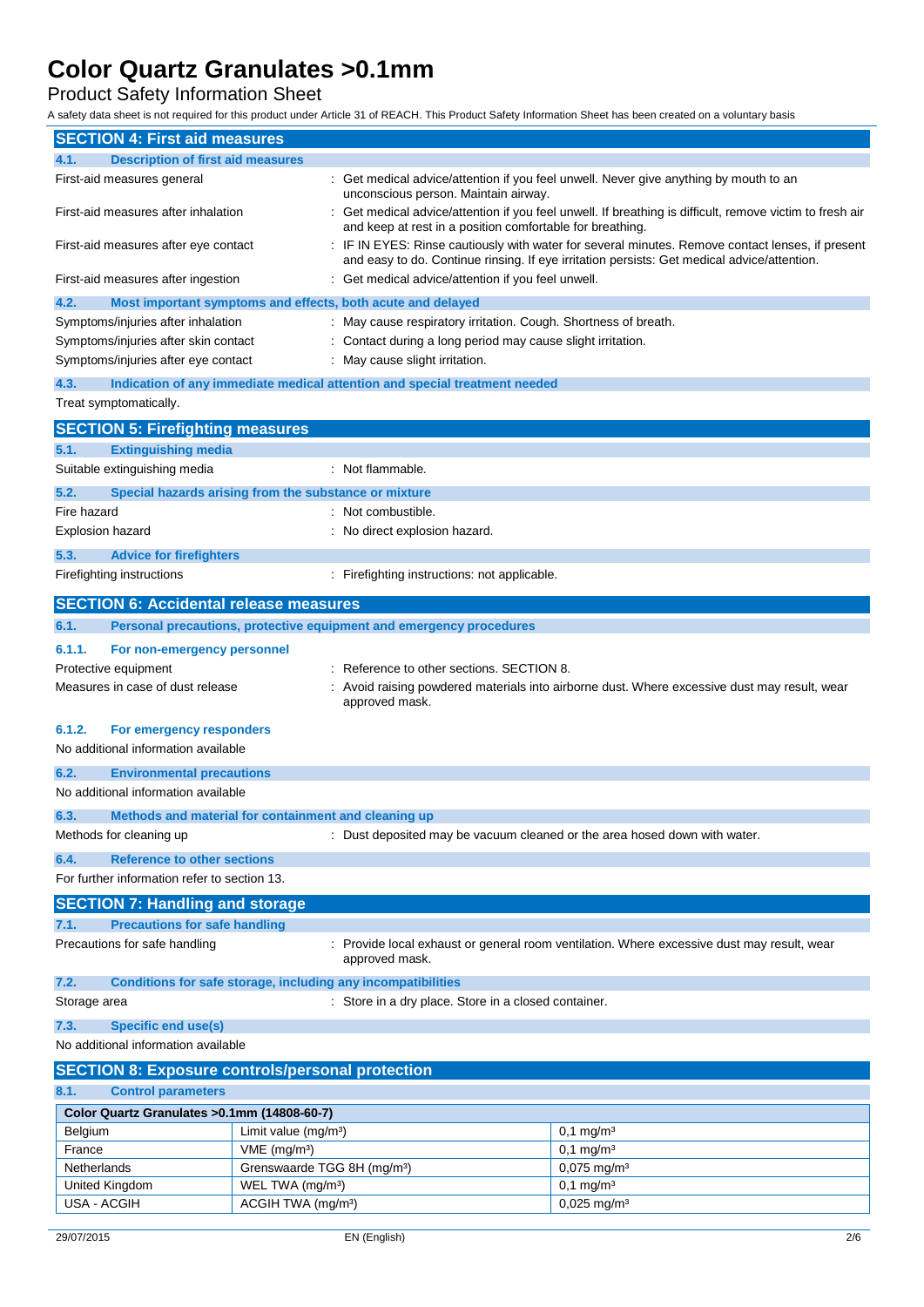## Product Safety Information Sheet

A safety data sheet is not required for this product under Article 31 of REACH. This Product Safety Information Sheet has been created on a voluntary basis

| Quartz with respirable Silica-Crystalline Quartz <1% (14808-60-7) |                                         |                            |  |  |  |  |
|-------------------------------------------------------------------|-----------------------------------------|----------------------------|--|--|--|--|
| Belgium<br>Limit value $(mq/m^3)$<br>$0.1 \,\mathrm{mq/m^3}$      |                                         |                            |  |  |  |  |
| France                                                            | $VME$ (mg/m <sup>3</sup> )              | $0.1 \,\mathrm{mq/m^3}$    |  |  |  |  |
| Netherlands                                                       | Grenswaarde TGG 8H (mg/m <sup>3</sup> ) | $0.075 \,\mathrm{mq/m^3}$  |  |  |  |  |
| United Kingdom                                                    | WEL TWA (mg/m <sup>3</sup> )            | $0.1 \,\mathrm{mq/m^3}$    |  |  |  |  |
| USA - ACGIH                                                       | ACGIH TWA (mg/m <sup>3</sup> )          | $0.025 \,\mathrm{mag/m^3}$ |  |  |  |  |

### **8.2. Exposure controls**

| Appropriate engineering controls | : In case of inadequate ventilation wear respiratory protection.                                                                                                          |
|----------------------------------|---------------------------------------------------------------------------------------------------------------------------------------------------------------------------|
| Hand protection                  | : protective gloves                                                                                                                                                       |
| Eye protection                   | : In case of dust production: protective goggles. Safety glasses                                                                                                          |
| Skin and body protection         | : protective clothing                                                                                                                                                     |
| Respiratory protection           | : In case of inadequate ventilation wear respiratory protection. Where exposure through<br>inhalation may occur from use, respiratory protection equipment is recommended |
| Environmental exposure controls  | : Avoid release to the environment.                                                                                                                                       |

## **SECTION 9: Physical and chemical properties**

| 9.1.<br>Information on basic physical and chemical properties |                                                  |
|---------------------------------------------------------------|--------------------------------------------------|
| Physical state                                                | : Solid                                          |
| Molecular mass                                                | 60,08 g/mol                                      |
| Colour                                                        | No data available                                |
| Odour                                                         | No data available                                |
| Odour threshold                                               | No data available                                |
| pH                                                            | No data available                                |
| pH solution                                                   | 40 %                                             |
| Relative evaporation rate (butylacetate=1)                    | No data available                                |
| Melting point                                                 | 1610 °C                                          |
| Freezing point                                                | No data available                                |
| Boiling point                                                 | 2230 °C                                          |
| Flash point                                                   | No data available                                |
| Auto-ignition temperature                                     | No data available                                |
| Decomposition temperature                                     | No data available                                |
| Flammability (solid, gas)                                     | Non flammable.                                   |
| Vapour pressure                                               | $< 0.1$ hPa                                      |
| Relative vapour density at 20 °C                              | No data available                                |
| Relative density                                              | Not applicable                                   |
| Density                                                       | 2650 kg/m <sup>3</sup>                           |
| Solubility                                                    | Insoluble in water.<br>Organic solvent:0 g/100ml |
| Log Pow                                                       | No data available                                |
| Viscosity, kinematic                                          | No data available                                |
| Viscosity, dynamic                                            | No data available                                |
| <b>Explosive properties</b>                                   | No data available                                |
| Oxidising properties                                          | No data available                                |
| <b>Explosive limits</b>                                       | Not applicable                                   |
| <b>Other information</b><br>9.2.                              |                                                  |
| VOC content                                                   | $: 0\%$                                          |
| <b>SECTION 10: Stability and reactivity</b>                   |                                                  |

|       | <b>SECTION 10: Stability and reactivity</b> |
|-------|---------------------------------------------|
| 10.1. | <b>Reactivity</b>                           |
|       | No additional information available         |
| 10.2. | <b>Chemical stability</b>                   |
|       | Stable under normal conditions.             |
|       | 10.3. Possibility of hazardous reactions    |
|       | Stable under normal conditions.             |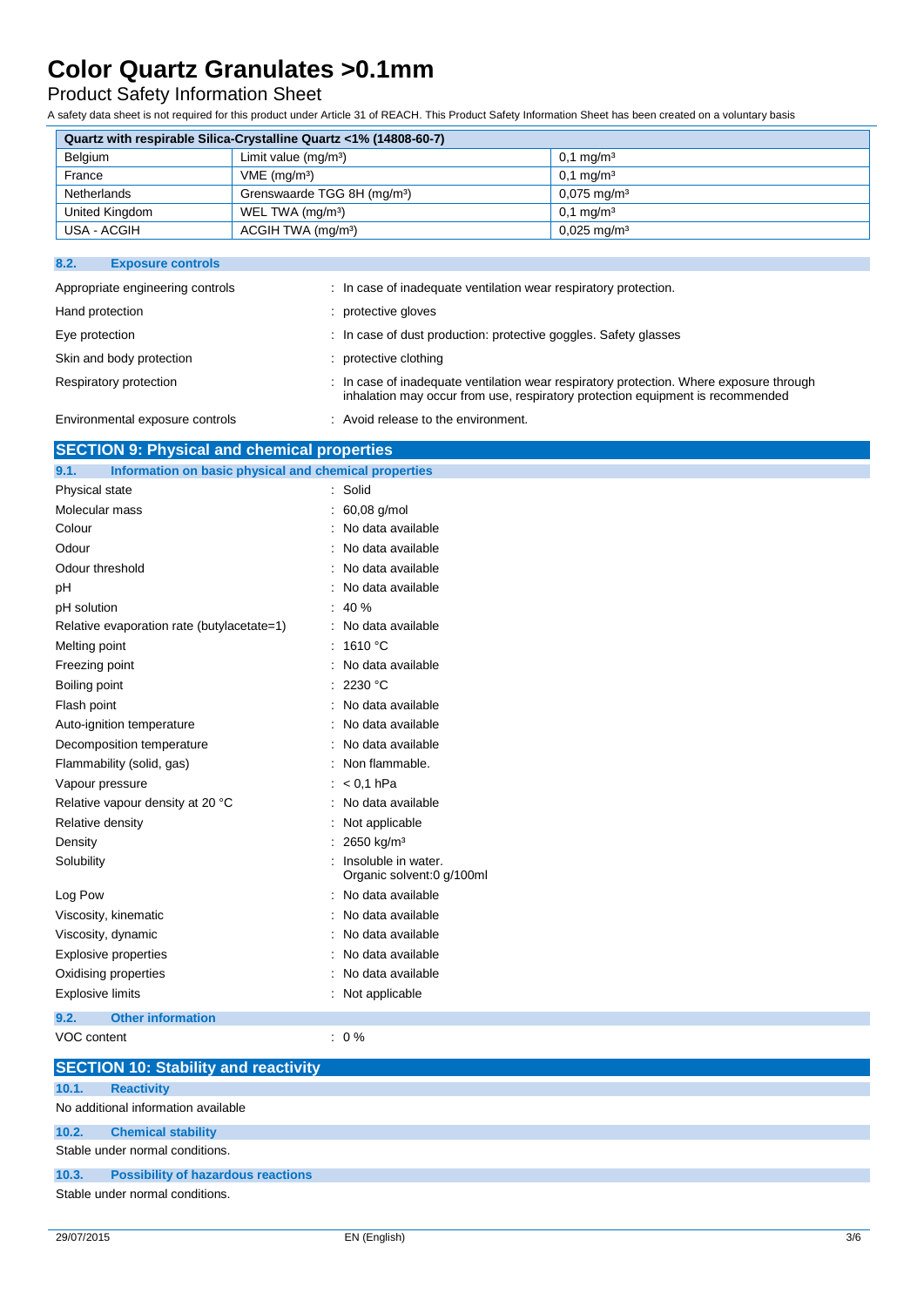## Product Safety Information Sheet

A safety data sheet is not required for this product under Article 31 of REACH. This Product Safety Information Sheet has been created on a voluntary basis

| 10.4. | <b>Conditions to avoid</b>              |
|-------|-----------------------------------------|
|       | No additional information available     |
| 10.5. | Incompatible materials                  |
|       | No additional information available     |
| 10.6. | <b>Hazardous decomposition products</b> |
|       |                                         |

No additional information available

| <b>SECTION 11: Toxicological information</b>          |                  |  |  |  |
|-------------------------------------------------------|------------------|--|--|--|
| Information on toxicological effects<br>11.1.         |                  |  |  |  |
| Acute toxicity                                        | : Not classified |  |  |  |
| Skin corrosion/irritation                             | : Not classified |  |  |  |
| Serious eye damage/irritation                         | : Not classified |  |  |  |
| Respiratory or skin sensitisation                     | : Not classified |  |  |  |
| Germ cell mutagenicity                                | : Not classified |  |  |  |
| Carcinogenicity                                       | : Not classified |  |  |  |
| Reproductive toxicity                                 | : Not classified |  |  |  |
| Specific target organ toxicity (single exposure)      | : Not classified |  |  |  |
| Specific target organ toxicity (repeated<br>exposure) | : Not classified |  |  |  |
| Aspiration hazard                                     | : Not classified |  |  |  |

|                 | <b>SECTION 12: Ecological information</b> |                                                              |
|-----------------|-------------------------------------------|--------------------------------------------------------------|
| 12.1.           | <b>Toxicity</b>                           |                                                              |
|                 | Ecology - general                         | : Classification concerning the environment: not applicable. |
| Ecology - water |                                           | : No water pollutant (surface water).                        |
|                 |                                           |                                                              |

| 12.2.<br><b>Persistence and degradability</b>      |                                                                           |  |  |  |
|----------------------------------------------------|---------------------------------------------------------------------------|--|--|--|
| Color Quartz Granulates > 0.1mm (14808-60-7)       |                                                                           |  |  |  |
| Persistence and degradability                      | Not applicable.                                                           |  |  |  |
| 12.3.<br><b>Bioaccumulative potential</b>          |                                                                           |  |  |  |
| No additional information available                |                                                                           |  |  |  |
| 12.4.<br><b>Mobility in soil</b>                   |                                                                           |  |  |  |
| No additional information available                |                                                                           |  |  |  |
| <b>Results of PBT and vPvB assessment</b><br>12.5. |                                                                           |  |  |  |
| No additional information available                |                                                                           |  |  |  |
| 12.6.<br><b>Other adverse effects</b>              |                                                                           |  |  |  |
| No additional information available                |                                                                           |  |  |  |
| <b>SECTION 13: Disposal considerations</b>         |                                                                           |  |  |  |
| 13.1.<br><b>Waste treatment methods</b>            |                                                                           |  |  |  |
| Waste treatment methods                            | : Not applicable.                                                         |  |  |  |
| Waste disposal recommendations                     | : Dispose in a safe manner in accordance with local/national regulations. |  |  |  |
| <b>SECTION 14: Transport information</b>           |                                                                           |  |  |  |
| In accordance with ADR / RID / IMDG / IATA / ADN   |                                                                           |  |  |  |
| 14.1.<br><b>UN number</b>                          |                                                                           |  |  |  |
| Not regulated for transport                        |                                                                           |  |  |  |
| 14.2.<br><b>UN proper shipping name</b>            |                                                                           |  |  |  |
|                                                    |                                                                           |  |  |  |
| Proper Shipping Name (ADR)                         | : Not applicable                                                          |  |  |  |
| Proper Shipping Name (IMDG)                        | : Not applicable                                                          |  |  |  |

Proper Shipping Name (ADN) : Not applicable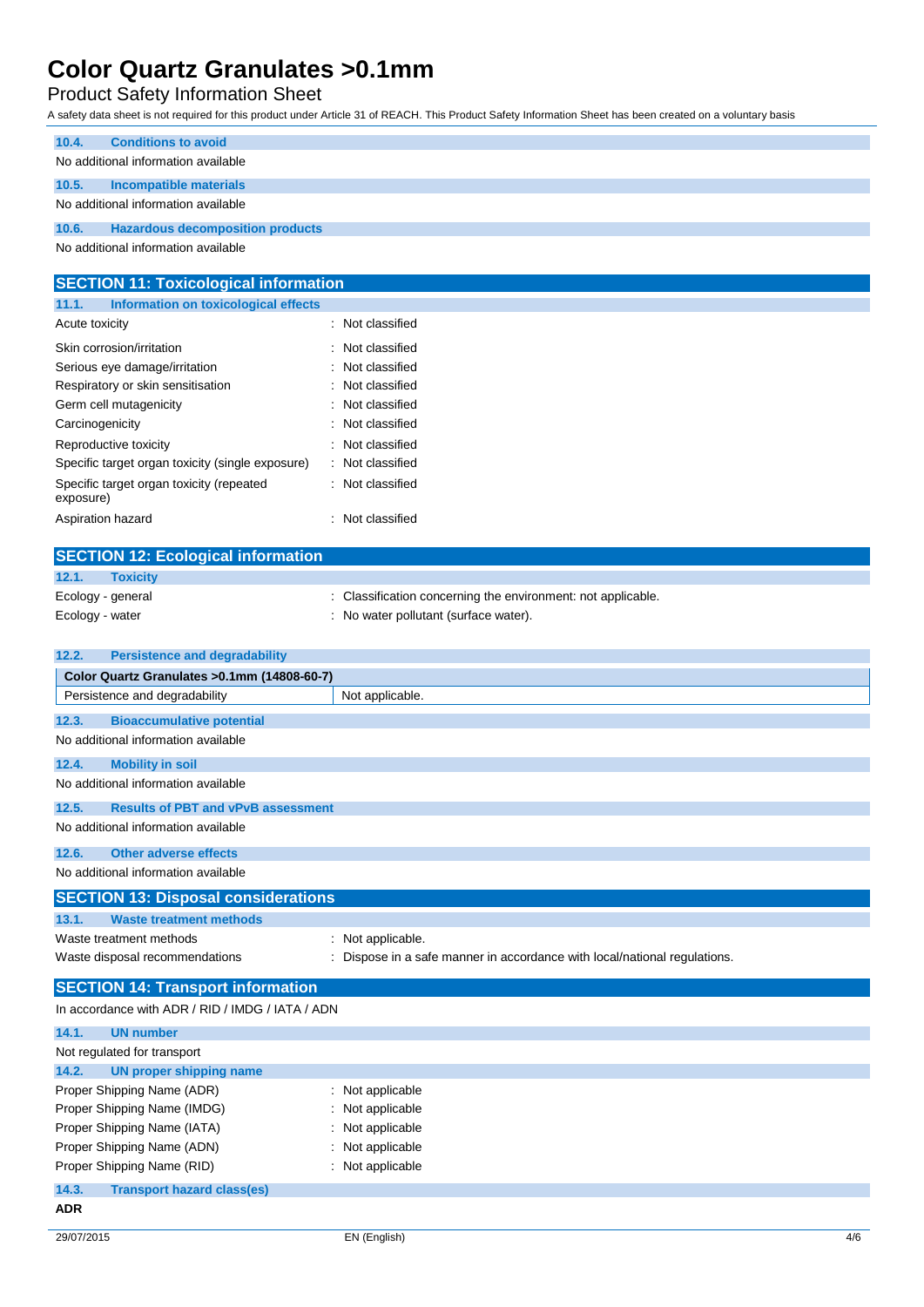## Product Safety Information Sheet

A safety data sheet is not required for this product under Article 31 of REACH. This Product Safety Information Sheet has been created on a voluntary basis

| Transport hazard class(es) (ADR)                                   | : Not applicable                                                                               |  |  |  |
|--------------------------------------------------------------------|------------------------------------------------------------------------------------------------|--|--|--|
| <b>IMDG</b>                                                        |                                                                                                |  |  |  |
| Transport hazard class(es) (IMDG)                                  | : Not applicable                                                                               |  |  |  |
| <b>IATA</b>                                                        |                                                                                                |  |  |  |
| Transport hazard class(es) (IATA)                                  | : Not applicable                                                                               |  |  |  |
|                                                                    |                                                                                                |  |  |  |
| <b>ADN</b>                                                         |                                                                                                |  |  |  |
| Transport hazard class(es) (ADN)                                   | : Not applicable                                                                               |  |  |  |
| RID                                                                |                                                                                                |  |  |  |
| Transport hazard class(es) (RID)                                   | : Not applicable                                                                               |  |  |  |
| 14.4.<br><b>Packing group</b>                                      |                                                                                                |  |  |  |
| Packing group (ADR)                                                | Not applicable                                                                                 |  |  |  |
| Packing group (IMDG)                                               | Not applicable                                                                                 |  |  |  |
| Packing group (IATA)                                               | Not applicable                                                                                 |  |  |  |
| Packing group (ADN)                                                | Not applicable                                                                                 |  |  |  |
| Packing group (RID)                                                | Not applicable                                                                                 |  |  |  |
| 14.5.<br><b>Environmental hazards</b>                              |                                                                                                |  |  |  |
| Dangerous for the environment                                      | No                                                                                             |  |  |  |
| Marine pollutant                                                   | No                                                                                             |  |  |  |
| Other information                                                  | No supplementary information available                                                         |  |  |  |
| 14.6.<br><b>Special precautions for user</b>                       |                                                                                                |  |  |  |
| - Overland transport                                               |                                                                                                |  |  |  |
| Transport regulations (ADR)                                        | : Not subject                                                                                  |  |  |  |
|                                                                    |                                                                                                |  |  |  |
| - Transport by sea                                                 |                                                                                                |  |  |  |
| Transport regulations (IMDG)                                       | : Not subject                                                                                  |  |  |  |
| - Air transport                                                    |                                                                                                |  |  |  |
| Transport regulations (IATA)                                       | Not subject                                                                                    |  |  |  |
| - Inland waterway transport                                        |                                                                                                |  |  |  |
| Carriage prohibited (ADN)                                          | No                                                                                             |  |  |  |
| Not subject to ADN                                                 | No                                                                                             |  |  |  |
| - Rail transport                                                   |                                                                                                |  |  |  |
| Transport regulations (RID)                                        | : Not subject                                                                                  |  |  |  |
| Carriage prohibited (RID)                                          | : No                                                                                           |  |  |  |
| 14.7.                                                              | Transport in bulk according to Annex II of MARPOL 73/78 and the IBC Code                       |  |  |  |
| Not applicable                                                     |                                                                                                |  |  |  |
| <b>SECTION 15: Regulatory information</b>                          |                                                                                                |  |  |  |
| 15.1.                                                              | Safety, health and environmental regulations/legislation specific for the substance or mixture |  |  |  |
| 15.1.1.<br><b>EU-Regulations</b>                                   |                                                                                                |  |  |  |
| No REACH Annex XVII restrictions                                   |                                                                                                |  |  |  |
| Color Quartz Granulates > 0.1mm is not on the REACH Candidate List |                                                                                                |  |  |  |
| Contains no substance on the REACH candidate list                  |                                                                                                |  |  |  |
| Color Quartz Granulates > 0.1mm is not on the REACH Annex XIV List |                                                                                                |  |  |  |

Contains no REACH Annex XIV substances

VOC content : 0 %

### **15.1.2. National regulations**

### **Germany**